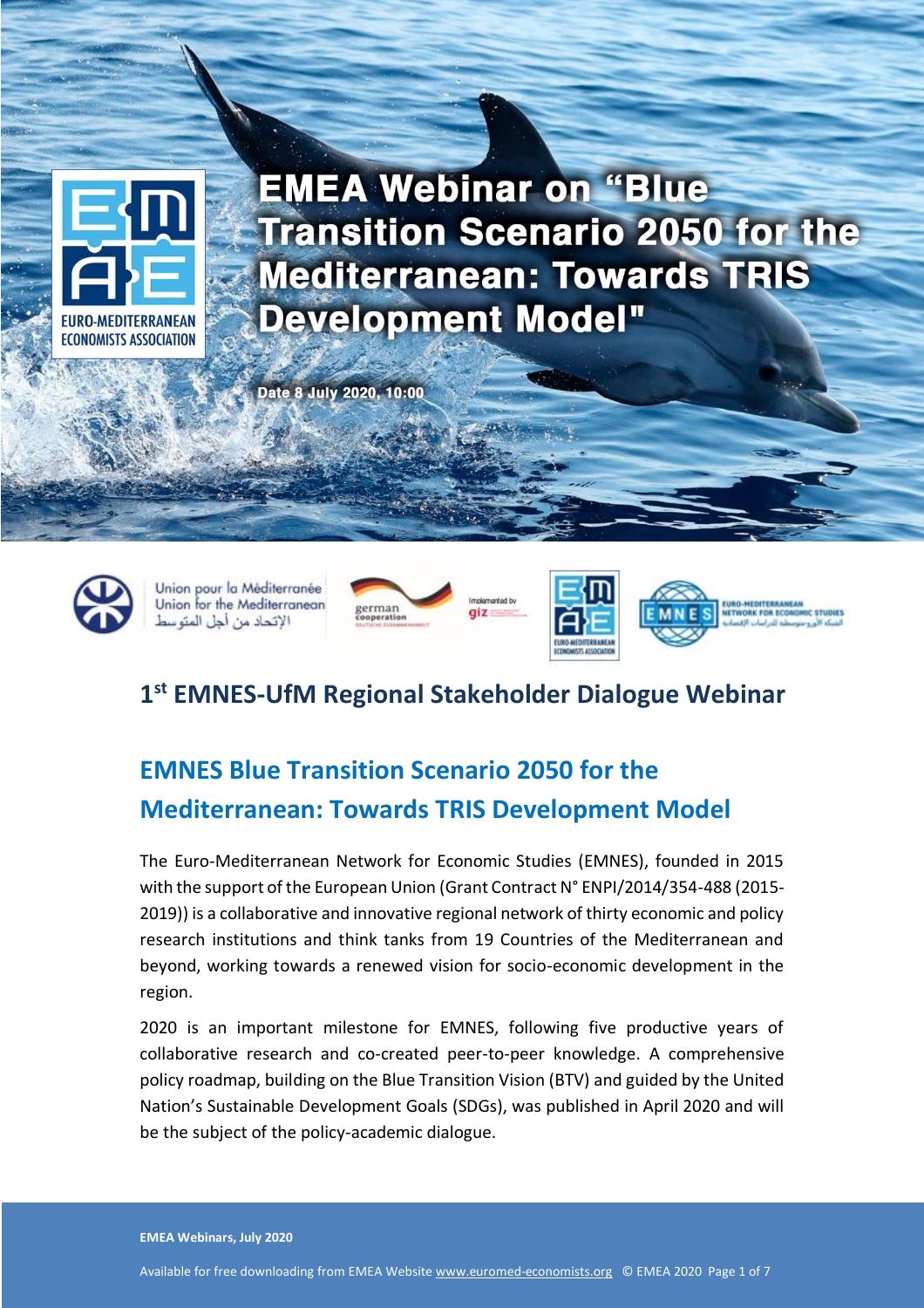The BTV builds on the Euro-Mediterranean sustainable co-development scenario and the Blue Transition by 'Horizon 2030'<sup>1</sup> and the Transparent, Responsible, Inclusive and Sustainable (TRIS) development model introduced by **EMEA-EMNES Study N°7**<sup>2</sup>. These two concepts define the Blue Transition Scenario (BTS), its macro-economic assessment and a roadmap for TRIS Mediterranean for 2050. The Covid-19 global outbreak in 2020 was a major event that tested all health systems and related policies in Europe and in the Mediterranean. The Study provides a new framework to resist external shocks.

In this context, the **EMNES Regional Stakeholder Dialogue Webinar** will bring together EMNES researchers and UfM experts, in order to reflect and share views on key challenges that need to be tackled in the region, in order to advance towards new models of social inclusion, job creation, sustainable development and regional integration within the framework of the BTS.

The main objective of the meeting is to allow high-level interaction amongst a maximum group of 35-40 stakeholders (including representatives of the network and external experts, UfM officials and representatives of international organisations).

#### **Rapporteur : Sandra Challita – EMEA Research Fellow Sara Ronco – EMEA Researcher**



## **Keynote Speech**

<sup>1</sup> Ayadi, R. and Sessa, C. (2013), Scenarios Assessment and Transitions towards a Sustainable Euro-Mediterranean in 2030, *MEDPRO Policy Paper*, No. 9 / July 2013

<sup>2</sup> Ayadi, R. and Sessa, C. (2019), Blue Transition Policy Roadmap: Towards TRIS development in the Mediterranean, EMEA-EMNES Study N°7/March 2020.

**EMEA Webinars, July 2020**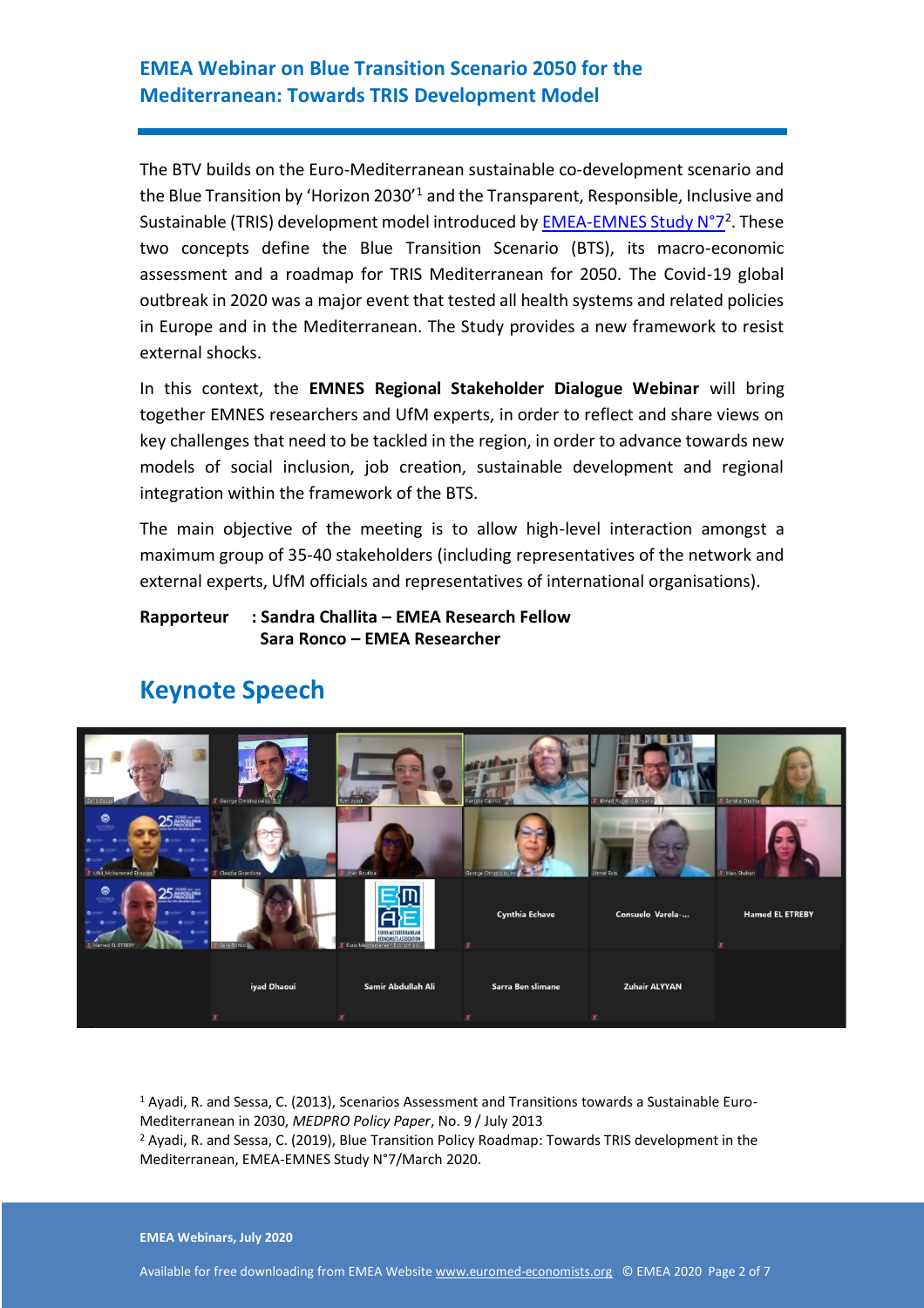#### H.E. **Nasser Kamel**, Secretary General, Union for the Mediterranean (UfM)

The keynote speech started with noting the economic fragmentation in the region, it being the least integrated region in the world. The current crisis can be used to better focus and rethink regional integration, ensuring there is a reliable supply chain at the regional level. We need to think of the type of regional integration we should pursue for a bluer and greener recovery, in accordance with the Blue Transition Scenario (BTS). His Excellency underlined the engagement of the UfM in the promotion of regional integration, in collaboration with the international partners.

**Rym Ayadi,** Euro-Mediterranean Economists Association (EMEA) and Euro-Mediterranean Network for Economic Studies (EMNES), Spain

Prof Ayadi presented the blue transition policy roadmap for a vision for the Mediterranean on the horizon of 2050. This vision is based on the Blue Transition Scenario, using the three-horizon methodology in a participatory foresight exercise by acknowledging the future we want. It can be achieved via a TRIS development model, based on 4 key principles: "**T**ransparent" governance, "**R**esponsible" living, "**I**nclusive" economy and "**S**ustainable" energy and environmental goals. And this strategy is underpinned in the SDGs, allowing the move from an efficiency framework to a resilience framework. The current pandemic can be a catalyst for the shift towards a BTS, or even a Green Transition scenario in some areas. This theoretical model can be applied at country levels and also at the regional level. The TRIS model was applied in the case of Lebanon.

**Sandra Challita,** Euro-Mediterranean Economists Association (EMEA) and Euro-Mediterranean Network for Economic Studies (EMNES), Spain

Sandra presented the application of the model on Lebanon, in a context of a compounded crisis, aimed at establishing the country's reconstruction on a more resilient basis.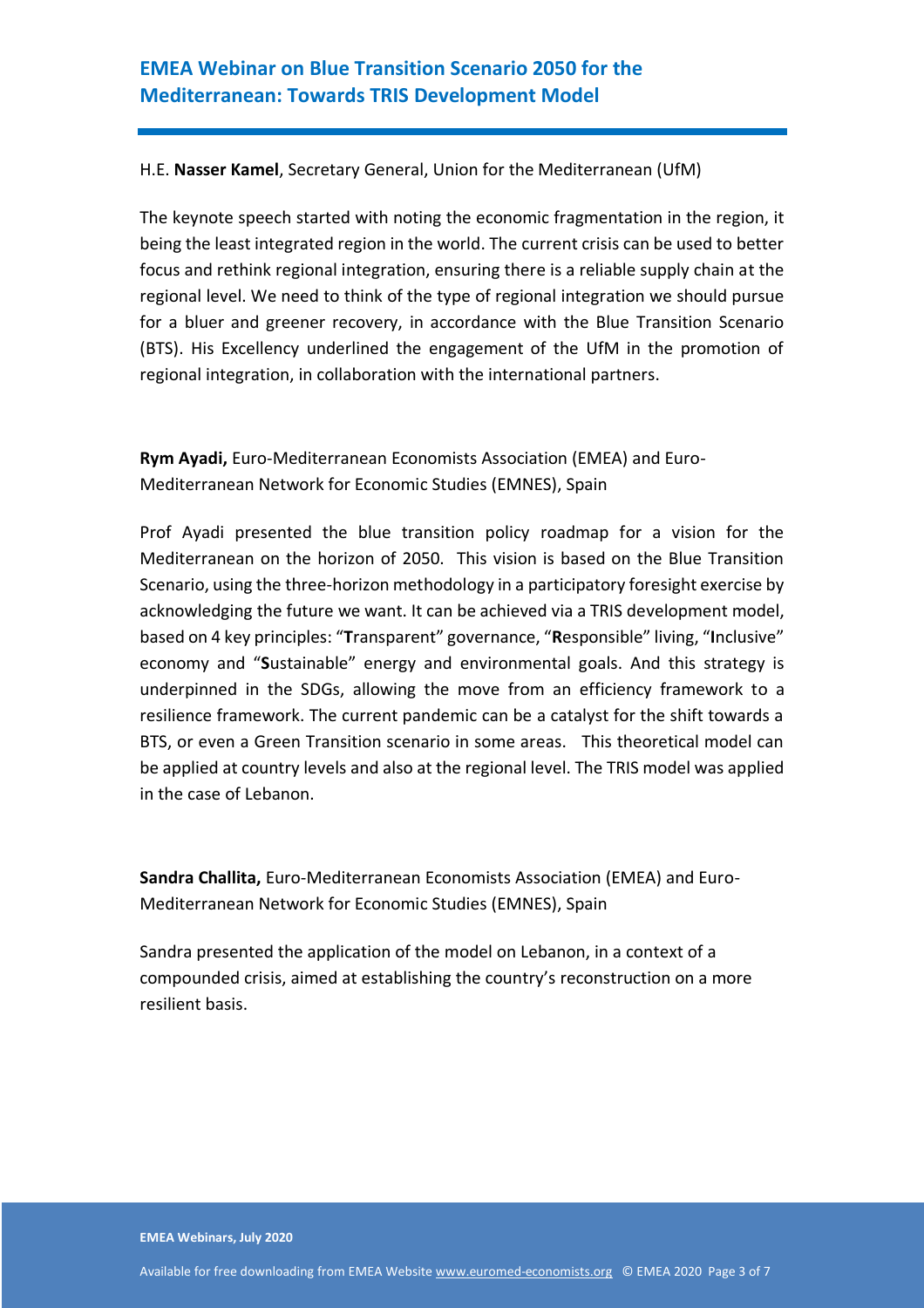#### **Cinzia Alcidi,** Centre for European Policy Research (CEPS) and EMNES, Belgium

Cinzia had some insights into the process and evolution of the EMNES network, whilst being in charge of the EMNES academy. EMNES had achieved several objectives: gathering a group of young and more experienced researchers from the two shores of the Mediterranean, discussing similarities and differences across countries, and providing policy options and recommendations with a practical application.

*Discussion on Policy Roadmaps with Stakeholders (UfM, international organisations, business organisations, civil society and academics)* 

## **Mohammed Elrazzaz**, Project Analyst, Business Development and Employment Division, Secretariat of the Union for the Mediterranean

The current COVID pandemic has aggravated existing socio-economic inequalities and injustices but also has revealed great potential for more integration in certain sectors, such as trade, digitalisation and the green economy. The UfM priorities are human development and sustainable development by working on three main dimensions: policy, platforms and projects. Some examples of projects conducted by the UfM are Med for jobs and the permanent regional platform.

Mohamed emphasised the relevance and importance of linking academic knowledge and scientific dimension, as carried out in the work of EMNES. The applicability of TRIS, with a multi-stakeholder approach, is fully coherent with the regional and international framework. The UfM and EMNES join together on common priorities and with the priority of strengthening the collaboration.

## **Ingrid Schwaiger**, Deputy Head of Unit, Head of Economic Section, DG NEAR, European Commission

On the BTS vision and roadmap, Ingrid agreed that the blue scenario is the closest to reality, whilst in some areas, we are in the red scenario and others the green one. Progress towards a greener scenario has lost a bit of traction during the last decade (Arab Spring, conflicts and Brexit).

On the European Commission side, there is a regional programme to pilot new initiatives, such as innovation start-ups, circular economy projects and the EU initiative for financial inclusion to provide access to finance. At the EU level, the new commission's main priorities are: the green deal, the financial cycle for the upcoming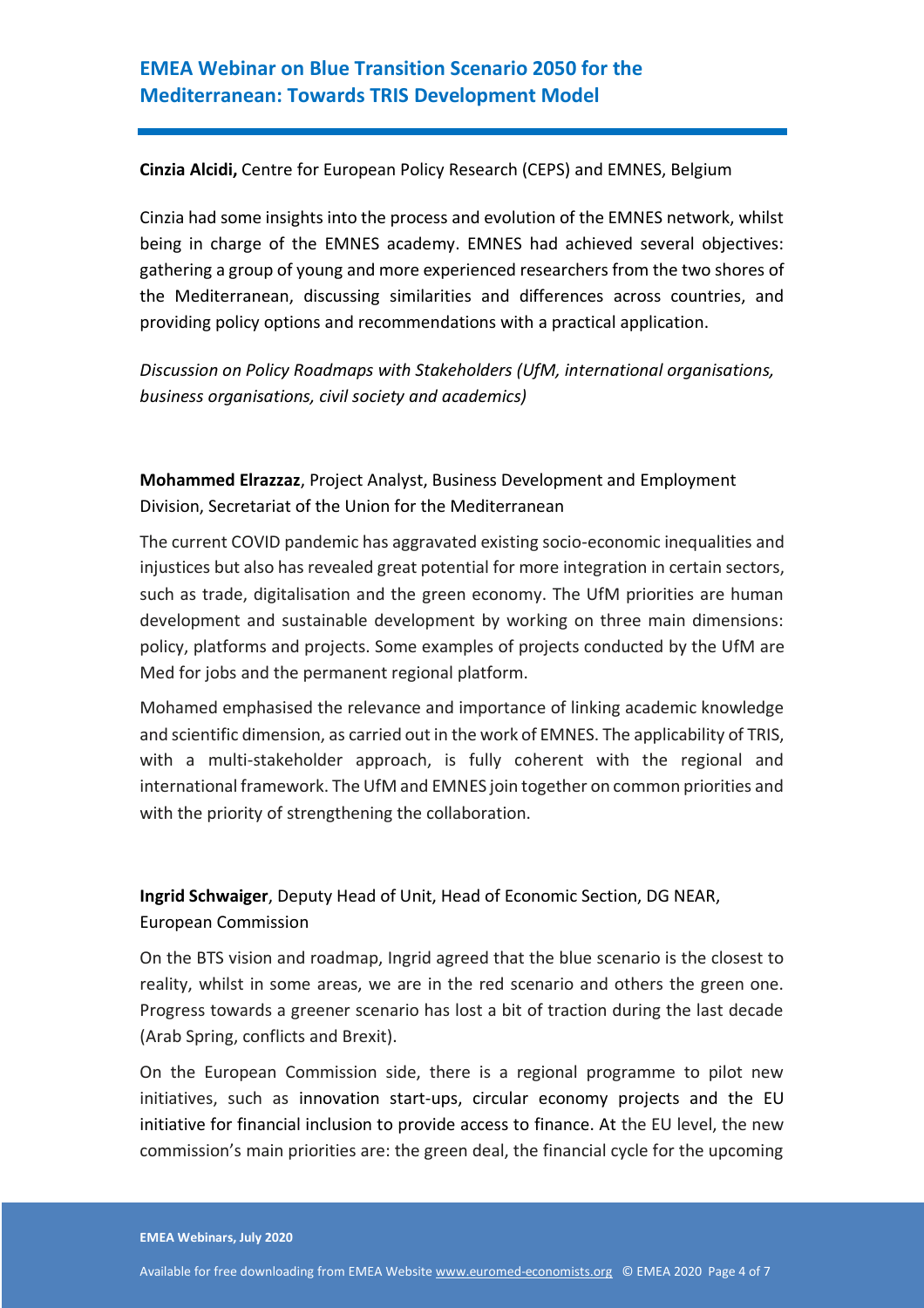year and the economic recovery fund, engaging the private sector, whilst ensuring the policy's first principle.

To conclude, the political will is key to the recovery and we need to reflect on the following topics at a regional level: sustainable finance, new dynamics: EU Africa relations, other dynamics influencing the region and the integration of the lessons of COVID 19 for better economic resilience.

**Carlos Conde**, Head of Division, Middle East and Africa Division, Global Relations Secretariat, OECD and Member of the Advisory Committee of EMNES

The BTS and TRIS model are in line with the vision of the OECD that is being implemented on inclusive growth and a fair redistribution policy, on digitalisation and climate change and on more transparent governance. The OECD, however, puts more emphasis on the role of women's empowerment and gender equality. On implementation, data analysis plays a key role alongside the institutional landscape, the adoption of OECD and international standards and tools and policy convergence and policy harmonisation. Collaboration with the OECD can be on the monitoring of regional integration along with the UfM, the existing competitiveness programme (to increase competitiveness by supporting the private sector, technology and digitalisation, etc) with an inclusive orientation.

**Ekkehard Ernst,** Chief Macroeconomist, International Labour Organisation, Pantelis Capros, National Technical University of Athens and Member of the Executive Board of EMEA

Ekkehard focussed on youth unemployment, with the destruction of millions of jobs due to the COVID 19 pandemic which has mainly affected young people. Millennials are particularly hit, with 2 crises within less than 15 years. One particular aspect underlined is the precariousness of and the increase in informal jobs. For Arab states, the gender gap is severe on employment, with low education for women. Also, the NEET level (the Not in Education, Employment, or Training) for higher educated people is the highest in the world in the region. It shows a skill mismatch between education and the needs of the labour market, whilst the public education system does not provide the necessary skills for the market. In the region, the risk of automation is the highest amongst jobs held by young people.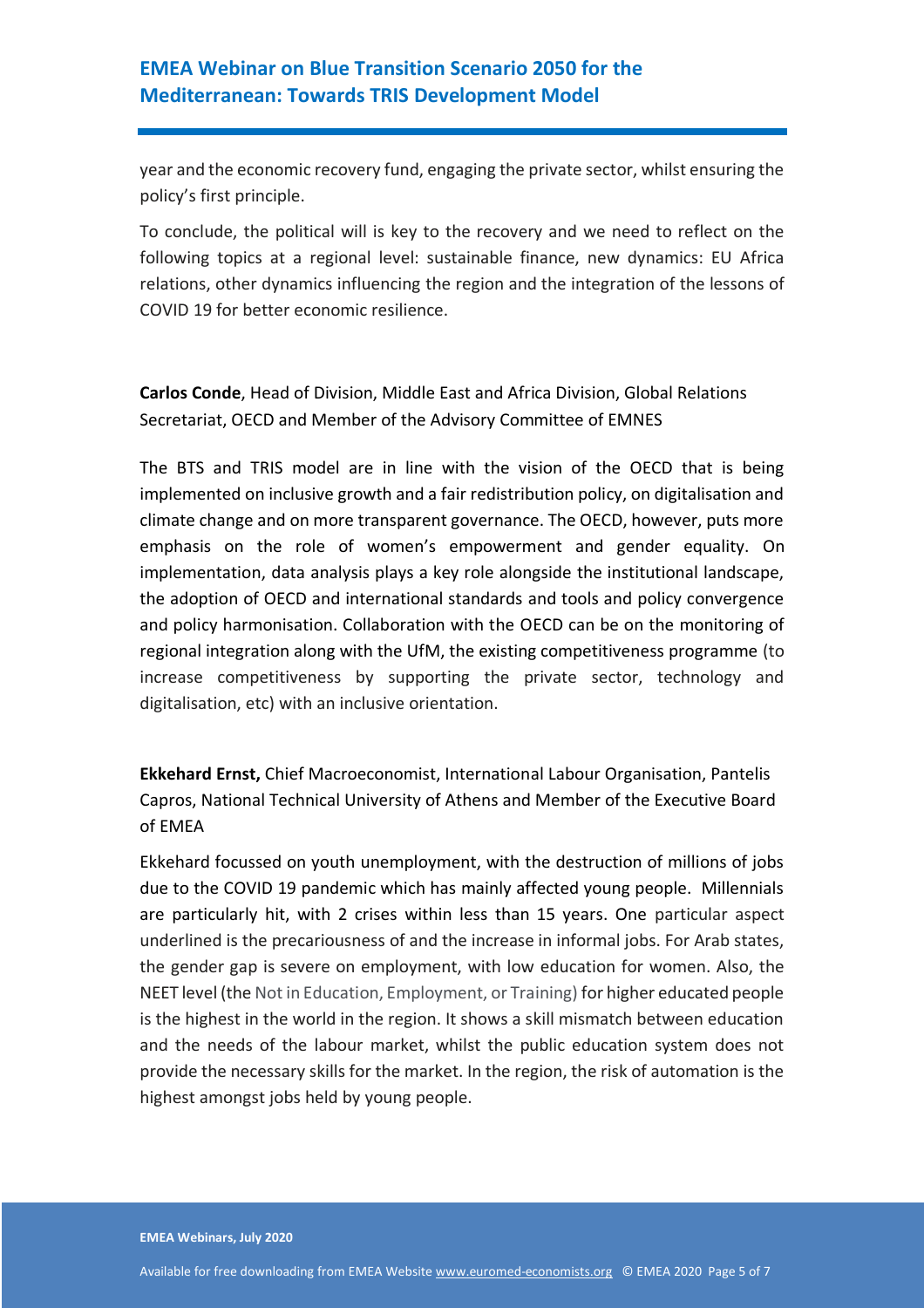The policy implications of digitalisation on the labour market are: the need for improvement of education and delivery, with skill matching, the urgency of enhancing public employment services and the modernisation of administration and social security systems to reduce informality.

#### **Pantelis Capros**, Professor at the National Technical University of Athens.

The current progress of NDCs is not very satisfactory for the region (except for Morocco) whilst there is a great potential for the region, with investment prospects. The key barriers are the lack of high-level support for climate policy and the unstable political and economic conditions. On the recommendations, strategically, low carbon system energy is now feasible and affordable and the transformation has to combine electrification (higher access to modern energy services), renewables (including decentralised systems, autonomous and intelligent grids) and highly efficient appliance equipment and vehicles. Transition is highly capital intensive and reduces operating costs. To conclude, finance is key to implementing this transition with preconditions that have not yet been met (transparency, political stability, etc.).

#### **Carlo Sessa** , Euro-Mediterranean Economists Association (EMEA), Spain

Carlo commented on the interventions. The issue of eliminating fuel subsidies and how to restore policy making gradually is problematic. Also, how to support platforms for open dialogue with citizens in the Mediterranean in order to connect real policies and public opinion via a participatory process.

### **Jihen Boutiba,** Union of Mediterranean Confederations of Enterprises (BUSINESSMED), Tunisia

BUSINESSMED is implementing a business country desk platform to provide digital services to SMEs via partnerships, business helpdesks and matching tools. They aim to enable SMEs and investors to access potential markets, and to trade in goods and services. But there is a need for concrete action on the ground, such as developing a social business model integrating all stakeholders. Before starting the TRIS in the region, we need to breakdown protectionism and to reduce tariffs and non tariff barriers. We also need to shift from an efficiency framework to a framework of resilience and transparency. Jihen underlined the importance of the role of social dialogue and capacity building and the empowerment of stakeholders, rather than mainstreaming the social business model.

#### **EMEA Webinars, July 2020**